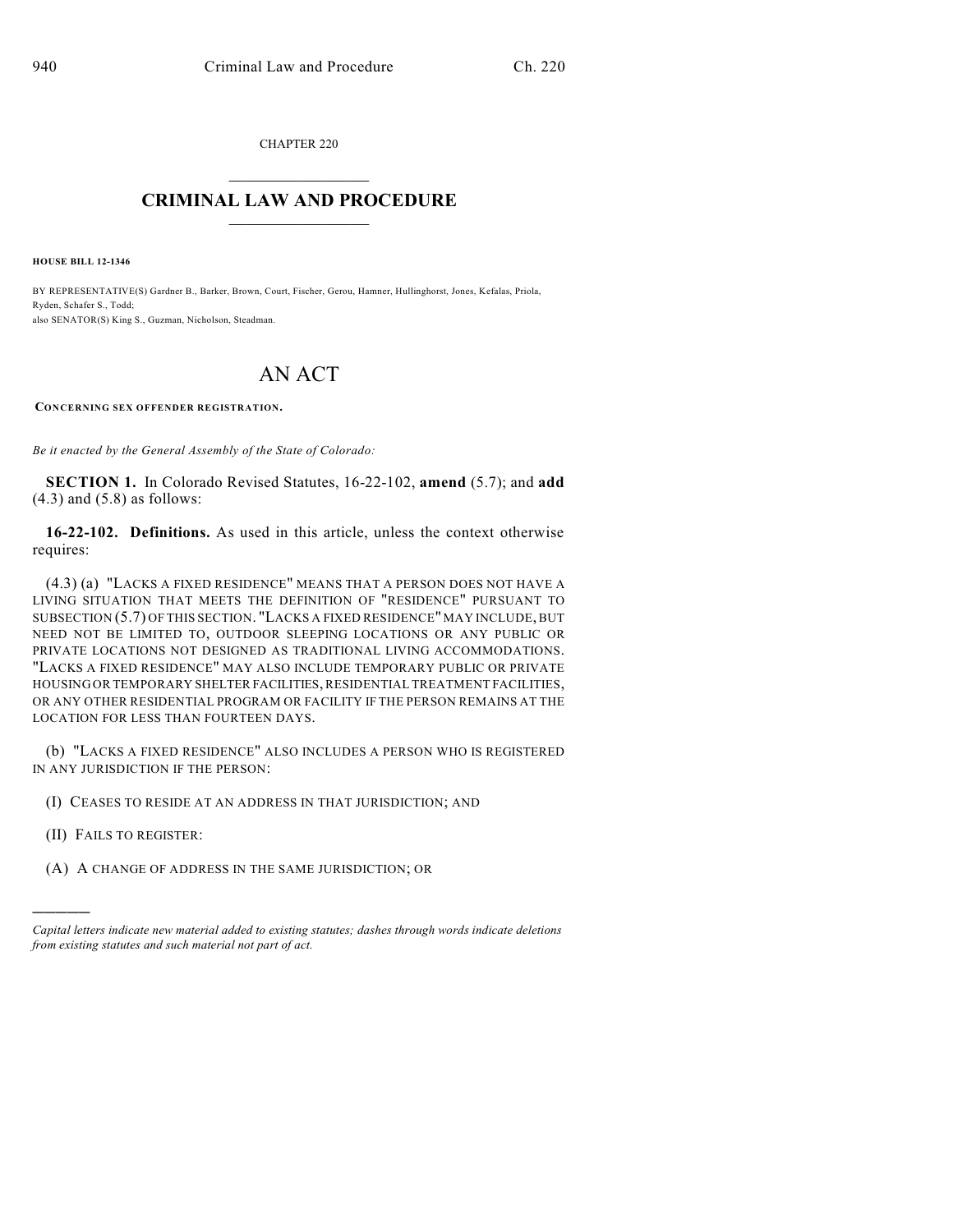(B) IN A NEW JURISDICTION PURSUANT TO SECTION 16-22-108 (4); OR

(C) PURSUANT TO SECTION 16-22-108 (3).

(5.7) "Residence" means a place or dwelling that is used, intended to be used, or usually used for habitation by a person who is required to register pursuant to section 16-22-103. "Residence" may include, but  $\frac{1}{15}$  NEED not BE limited to, a temporary shelter or institution, IF THE PERSON RESIDES AT THE TEMPORARY SHELTER OR INSTITUTION FOR FOURTEEN CONSECUTIVE DAYS OR LONGER, if the owner of the shelter or institution consents to the person utilizing the shelter or institution as his or her registered address as required by section 16-22-106 (4) or 16-22-107 (4) (a), and if the residence of the person at the shelter or institution is capable of verification CAN BE VERIFIED as required by section 16-22-109 (3.5). A person may establish multiple residences by residing in more than one place or dwelling.

(5.8) "RESIDES" INCLUDES RESIDENCE AND LACKS A FIXED RESIDENCE.

**SECTION 2.** In Colorado Revised Statutes, 16-22-106, **amend** (1) (a) and (4) as follows:

**16-22-106. Duties - probation department - community corrections administrator - court personnel - jail personnel - notice.** (1) (a) If a person who is required to register pursuant to section 16-22-103 is sentenced to probation, the probation department, as soon as possible following sentencing, shall provide notice, as described in section 16-22-105, to the person of the HIS OR HER duty to register in accordance with the provisions of this article with the local law enforcement agency of each jurisdiction in which the person resides, AND THE NOTICE SHALL INCLUDE THE REQUIREMENTS FOR A PERSON WHO REGISTERS AS "LACKS A FIXED RESIDENCE". The person shall be required to sign the notice as confirmation of receipt and to provide the person's date of birth and the address or addresses at which the person resides OR A STATEMENT THAT THE PERSON LACKS A FIXED RESIDENCE. Beginning on May 27, 2004, the court shall specify on the judgment of conviction the duty to register as required in section 16-22-108, including but not limited to the duty to confirm registration if sentenced on or after January 1, 2005, and to reregister.

(4) For any person who is required to register pursuant to section 16-22-103, who is not committed to the department of human services, and who is not sentenced to probation, community corrections, county jail, or the department of corrections, the judge or magistrate who has jurisdiction over the person shall, at sentencing, provide notice, as described in section 16-22-105, to the person of the duty to register in accordance with the provisions of this article with the local law enforcement agency of each jurisdiction in which the person resides, AND THE NOTICE SHALL INCLUDE THE REQUIREMENTS FOR A PERSON WHO REGISTERS AS "LACKS A FIXED RESIDENCE". The person shall be required to sign the notice as confirmation of receipt and to provide the person's date of birth and the address or addresses at which the person resides OR A STATEMENT THAT THE PERSON LACKS A FIXED RESIDENCE.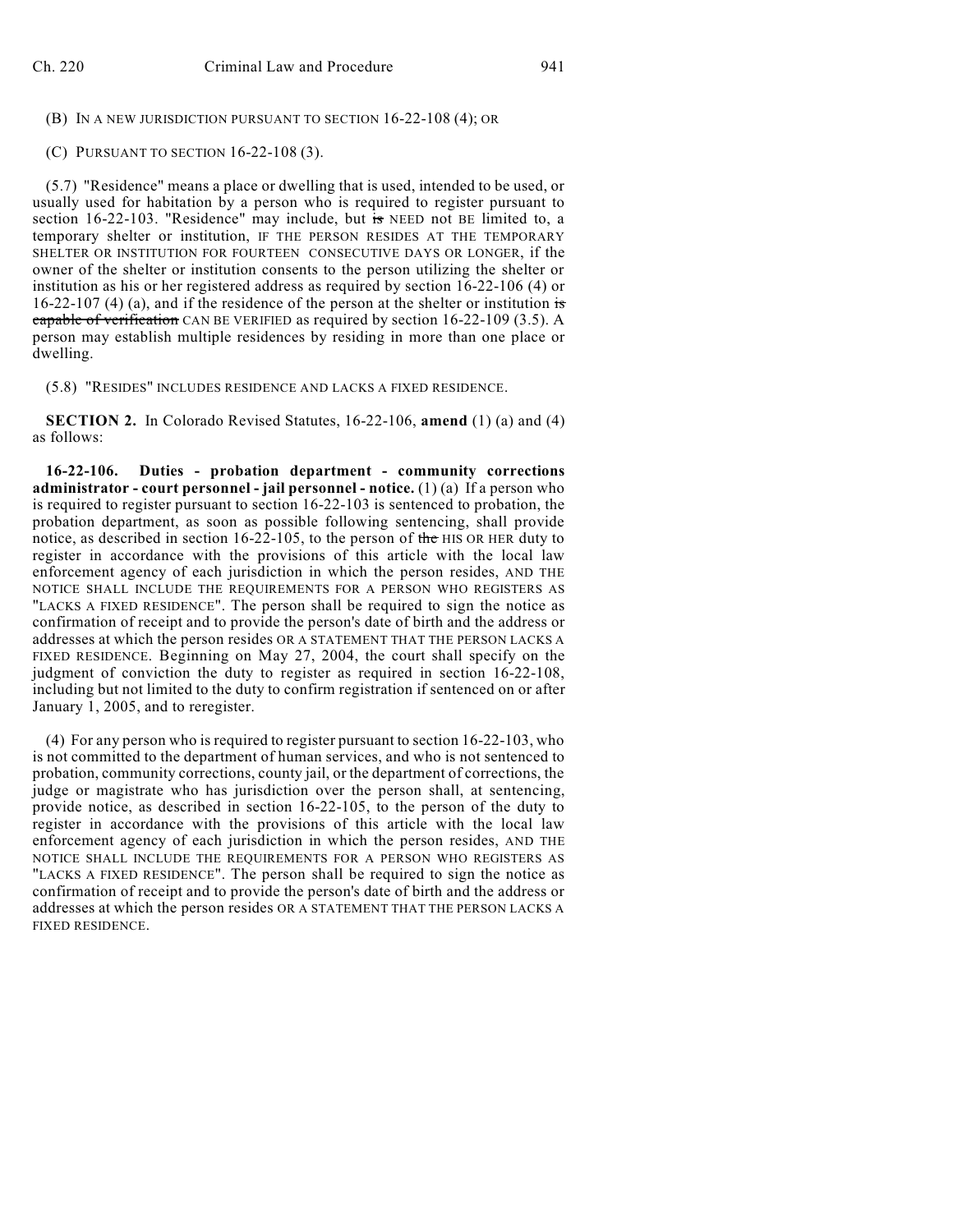**SECTION 3.** In Colorado Revised Statutes, 16-22-107, **amend** (2) as follows:

**16-22-107. Duties - department of corrections - department of human services - confirmation of registration - notice - address verification.** (2) At least ten business days prior to the release or discharge of any person who has been sentenced to the department of corrections and is required to register pursuant to section 16-22-103, the department of corrections shall provide notice, as described in section 16-22-105, to the person of the duty to register in accordance with the provisions of this article with the local law enforcement agency of each jurisdiction in which the person resides, AND THE NOTICE SHALL INCLUDE THE REQUIREMENTS FOR A PERSON WHO REGISTERS AS "LACKS A FIXED RESIDENCE". The person shall be required to sign the notice as confirmation of receipt and to provide the person's date of birth and the address at which the person intends to reside upon release or discharge OR A STATEMENT THAT THE PERSON LACKS A FIXED RESIDENCE.

**SECTION 4.** In Colorado Revised Statutes, 16-22-108, **amend** (1) (a), (1) (d) (I), (3) introductory portion, and (3) (f); and **add** (3) (h) and (3) (i) as follows:

**16-22-108. Registration - procedure - frequency - place - change of address - fee.** (1) (a) (I) Each person who is required to register pursuant to section 16-22-103 shall register with the local law enforcement agency in each jurisdiction in which the person resides. A LOCAL LAW ENFORCEMENT AGENCY SHALL ACCEPT THE REGISTRATION OF A PERSON WHO LACKS A FIXED RESIDENCE; EXCEPT THAT THE LAW ENFORCEMENT AGENCY IS NOT REQUIRED TO ACCEPT THE PERSON'S REGISTRATION IF IT INCLUDES A RESIDENCE OR LOCATION THAT WOULD VIOLATE STATE LAW OR LOCAL ORDINANCE.IF THE RESIDENCE OR LOCATION WITH WHICH THE PERSON ATTEMPTS TO REGISTER CONSTITUTES SUCH A VIOLATION, THE LAW ENFORCEMENT AGENCY SHALL SO ADVISE THE PERSON AND GIVE THE PERSON AN OPPORTUNITY TO SECURE AN ALTERNATE LOCATION WITHIN FIVE DAYS.

(II) Each such person WHO IS REQUIRED TO REGISTER PURSUANT TO SECTION 16-22-103 shall initially register or, if sentenced on or after January 1, 2005, confirm his or her initial registration within five business days after release from incarceration for commission of the offense requiring registration or within five business days after receiving notice of the duty to register, if the person was not incarcerated. Such THE person shall register with the local law enforcement agency during business hours by completing a standardized registration form provided to such THE person by the local law enforcement agency and paying the registration fee imposed by the local law enforcement agency as provided in subsection (7) of this section. The CBI shall provide standardized registration forms to the local law enforcement agencies pursuant to section 16-22-109.

(d) (I) Any person who is a sexually violent predator and any person who is convicted as an adult of any of the offenses specified in subparagraph (II) of this paragraph (d) has a duty to register for the remainder of his or her natural life; except that, if the person receives a deferred judgment and sentence for one of the offenses specified in subparagraph  $(II)$  of this paragraph  $(d)$ , the person may petition the court for discontinuation of the duty to register as provided in section 16-22-113 (1) (d). In addition to registering as required in paragraph (a) of this subsection (1), such THE person shall reregister ninety days after the date he or she was released from incarceration for commission of the offense requiring registration, or ninety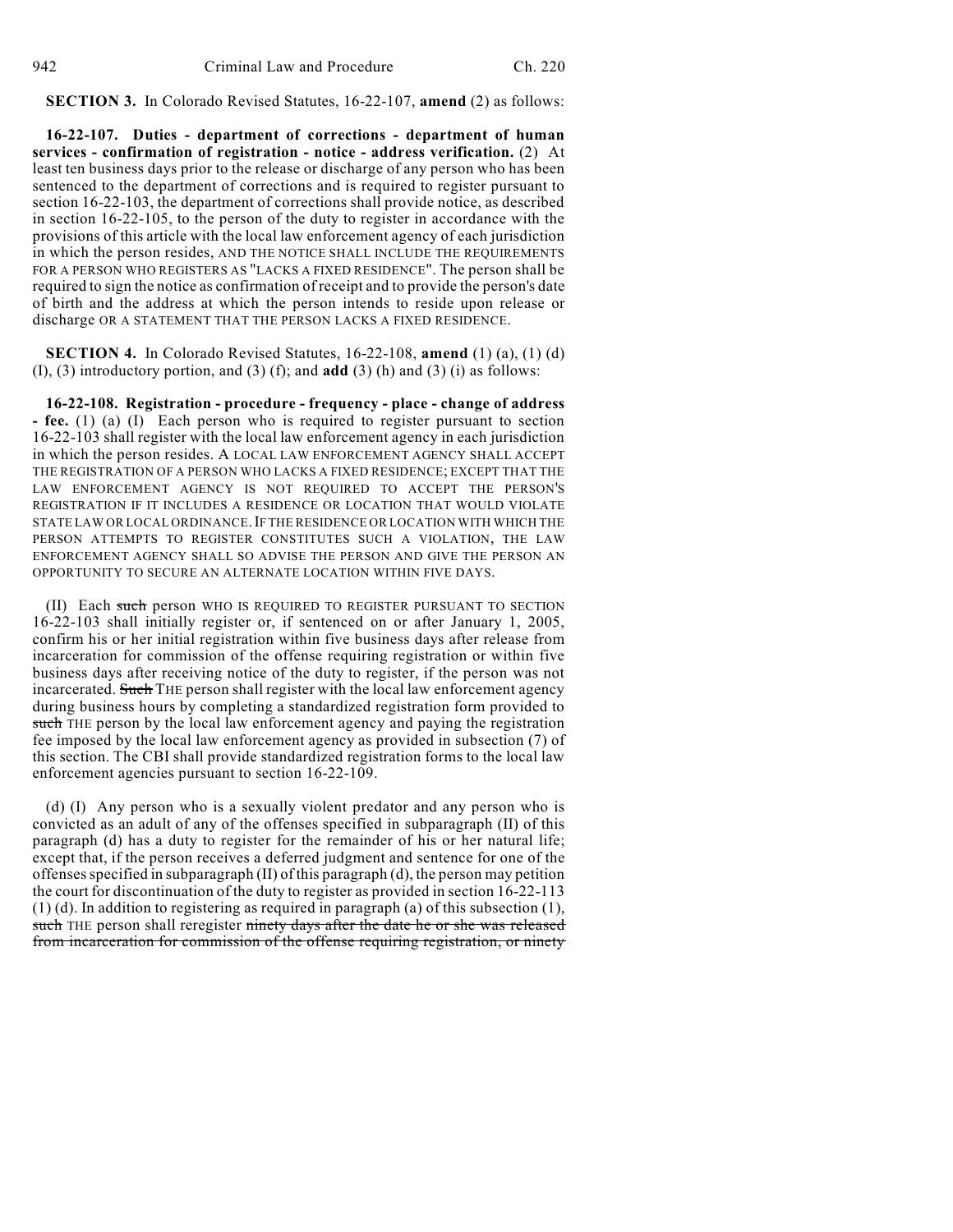days after the date he or she received notice of the duty to register, if the person was not incarcerated, and every ninety days thereafter until such person's birthday. Such person shall reregister on his or her birthday and shall reregister every ninety days thereafter. If a person's birthday or other reregistration day falls on a Saturday, Sunday, or holiday, the person shall reregister on the first business day following his or her birthday or other reregistration day. Such WITHIN FIVE BUSINESS DAYS BEFORE OR AFTER THE DATE THAT IS THREE MONTHS AFTER THE DATE ON WHICH THE PERSON WAS RELEASED FROM INCARCERATION FOR COMMISSION OF THE OFFENSE REQUIRING REGISTRATION OR, IF THE PERSON WAS NOT INCARCERATED, AFTER THE DATE ON WHICH HE OR SHE RECEIVED NOTICE OF THE DUTY TO REGISTER. THE PERSON SHALL REGISTER WITHIN FIVE BUSINESS DAYS BEFORE OR AFTER THAT DATE EVERY THREE MONTHS THEREAFTER UNTIL THE PERSON'S BIRTHDAY. THE PERSON SHALL REREGISTER WITHIN FIVE BUSINESS DAYS BEFORE OR AFTER HIS OR HER NEXT BIRTHDAY AND SHALL REREGISTER WITHIN FIVE BUSINESS DAYS BEFORE OR AFTER THAT DATE EVERY THREE MONTHS THEREAFTER. THE person shall reregister pursuant to this paragraph (d) with the local law enforcement agency of each jurisdiction in which the person resides OR IN ANY JURISDICTION IF THE PERSON LACKS A FIXED RESIDENCE on the reregistration date, in the manner provided in paragraph (a) of this subsection (1).

(3) Any person who is required to register pursuant to section 16-22-103 shall be required to register within five business days before or after each time such THE person:

(f) Becomes a volunteer or changes the volunteer work location, if volunteering at an institution of postsecondary education; or

(h) CEASES TO LACK A FIXED RESIDENCE AND ESTABLISHES A RESIDENCE; OR

(i) CEASES TO RESIDE AT AN ADDRESS AND LACKS A FIXED RESIDENCE.

**SECTION 5.** In Colorado Revised Statutes, 16-22-109, **amend** (3.5); and **add** (1) (a.9) as follows:

**16-22-109. Registration forms - local law enforcement agencies - duties.** (1) The director of the CBI shall prescribe standardized forms to be used to comply with this article, and the CBI shall provide copies of the standardized forms to the courts, probation departments, community corrections programs, the department of corrections, the department of human services, and local law enforcement agencies. The standardized forms may be provided in electronic form. The standardized forms shall be used to register persons pursuant to this article and to enable persons to cancel registration, as necessary. The standardized forms shall provide that the personsrequired to register pursuant to section 16-22-103 disclose such information as is required on the standardized forms. The information required on the standardized forms shall include, but need not be limited to:

(a.9) IF A PERSON LACKS A FIXED RESIDENCE, ANY PUBLIC OR PRIVATE LOCATIONS WHERE THE PERSON MAY BE FOUND OR HABITUALLY SLEEPS, WHICH INFORMATION MAY INCLUDE, BUT NEED NOT BE LIMITED TO, CROSS-STREETS, INTERSECTIONS, DIRECTIONS TO OR IDENTIFIABLE LANDMARKS OF THE LOCATIONS, OR ANY OTHER INFORMATION NECESSARY TO ACCURATELY IDENTIFY THE LOCATIONS.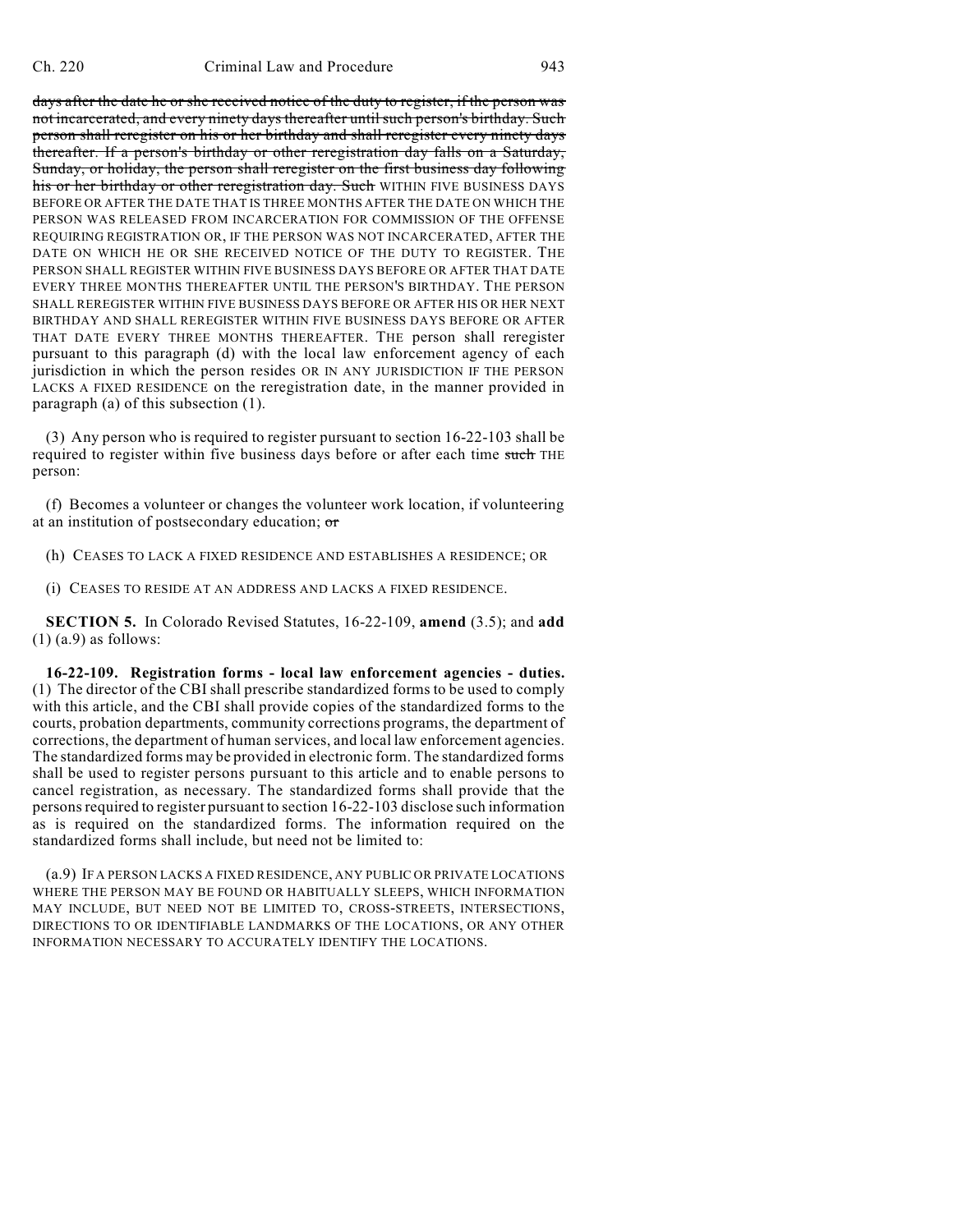(3.5) (a) The local law enforcement agency with which a person registers pursuant to this article shall, as soon as possible following the registrant's first registration with the local law enforcement agency and at least annually thereafter, verify the residential address reported by the registrant on the standardized form; except that, if the registrant is a sexually violent predator, the local law enforcement agency shall verify the registrant's residential address quarterly.

(b) IF A PERSON REGISTERS AS "LACKS A FIXED RESIDENCE", VERIFICATION OF THE LOCATION OR LOCATIONS REPORTED BY THE PERSON SHALL BE ACCOMPLISHED BY THE SELF-VERIFICATION ENHANCED REPORTING PROCESS AS DESCRIBED IN PARAGRAPH (c) OF THIS SUBSECTION (3.5). A LOCAL LAW ENFORCEMENT AGENCY SHALL NOT BE REQUIRED TO VERIFY THE PHYSICAL LOCATION OF A PERSON WHO IS REQUIRED TO COMPLY WITH THE SELF-VERIFICATION ENHANCED REPORTING PROCESS.

(c) (I) IN ADDITION TO ANY OTHER REQUIREMENTS PURSUANT TO THIS ARTICLE, A PERSON WHO IS SUBJECT TO ANNUAL REGISTRATION AND WHO LACKS A FIXED RESIDENCE SHALL, AT LEAST EVERY THREE MONTHS, REPORT TO THE LOCAL LAW ENFORCEMENT AGENCY IN WHOSE JURISDICTION OR JURISDICTIONS THE PERSON IS REGISTERED FOR THE SELF-VERIFICATION ENHANCEMENT REPORTING OF THE LOCATION OR LOCATIONS WHERE THE PERSON REMAINS WITHOUT A FIXED RESIDENCE.THE SELF-VERIFICATION PROCESS SHALL BE ACCOMPLISHED CONSISTENT WITH ANY TIME SCHEDULE ESTABLISHED BY THE LOCAL JURISDICTION, WHICH MAY INCLUDE A TIME SCHEDULE THAT IS WITHIN FIVE BUSINESS DAYS BEFORE OR AFTER THE PERSON'S BIRTHDAY. THE PERSON SHALL BE REQUIRED TO VERIFY HIS OR HER LOCATION OR LOCATIONS AND VERIFY ANY AND ALL INFORMATION REQUIRED TO BE REPORTED PURSUANT TO THIS SECTION.

(II) IN ADDITION TO ANY OTHER REQUIREMENTS PURSUANT TO THIS ARTICLE, A PERSON WHO IS SUBJECT TO QUARTERLY REGISTRATION OR REGISTRATION EVERY THREE MONTHS AND WHO LACKS A FIXED RESIDENCE SHALL, AT LEAST EVERY MONTH, REPORT TO EACH LOCAL LAW ENFORCEMENT AGENCY IN WHOSE JURISDICTION THE PERSON IS REGISTERED FOR THE SELF-VERIFICATION ENHANCED REPORTING OF THE LOCATION OR LOCATIONS WHERE THE PERSON REMAINS WITHOUT A FIXED RESIDENCE. THE SELF-VERIFICATION PROCESS SHALL BE ACCOMPLISHED CONSISTENT WITH ANY TIME SCHEDULE ESTABLISHED BY THE LOCAL JURISDICTION, WHICH MAY INCLUDE A TIME SCHEDULE THAT IS WITHIN FIVE BUSINESS DAYS BEFORE OR AFTER THE PERSON'S BIRTHDAY. THE PERSON SHALL BE REQUIRED TO VERIFY HIS OR HER LOCATION OR LOCATIONS AND VERIFY ANY AND ALL INFORMATION REQUIRED TO BE REPORTED PURSUANT TO SECTION 16-22-109.

(III) A PERSON REQUIRED TO REGISTER PURSUANT TO THIS ARTICLE WHO LACKS A FIXED RESIDENCE AND WHO FAILS TO COMPLY WITH THE PROVISIONS OF SUBPARAGRAPHS (I) AND (II) OF THIS PARAGRAPH (c) IS SUBJECT TO PROSECUTION FOR THE CRIME OF FAILURE TO VERIFY LOCATION AS DEFINED IN SECTION 18-3-412.6, C.R.S.

(d) BEGINNING ON JULY 1, 2012, AND ENDING JANUARY 1, 2015, THE COLORADO BUREAU OF INVESTIGATION AND EACH LOCAL LAW ENFORCEMENT AGENCY, SUBJECT TO AVAILABLE RESOURCES, SHALL REPORT EVERY SIX MONTHS TO THE DEPARTMENT OF PUBLIC SAFETY THE NUMBER OF PERSONS WHO REGISTERED WITHOUT A FIXED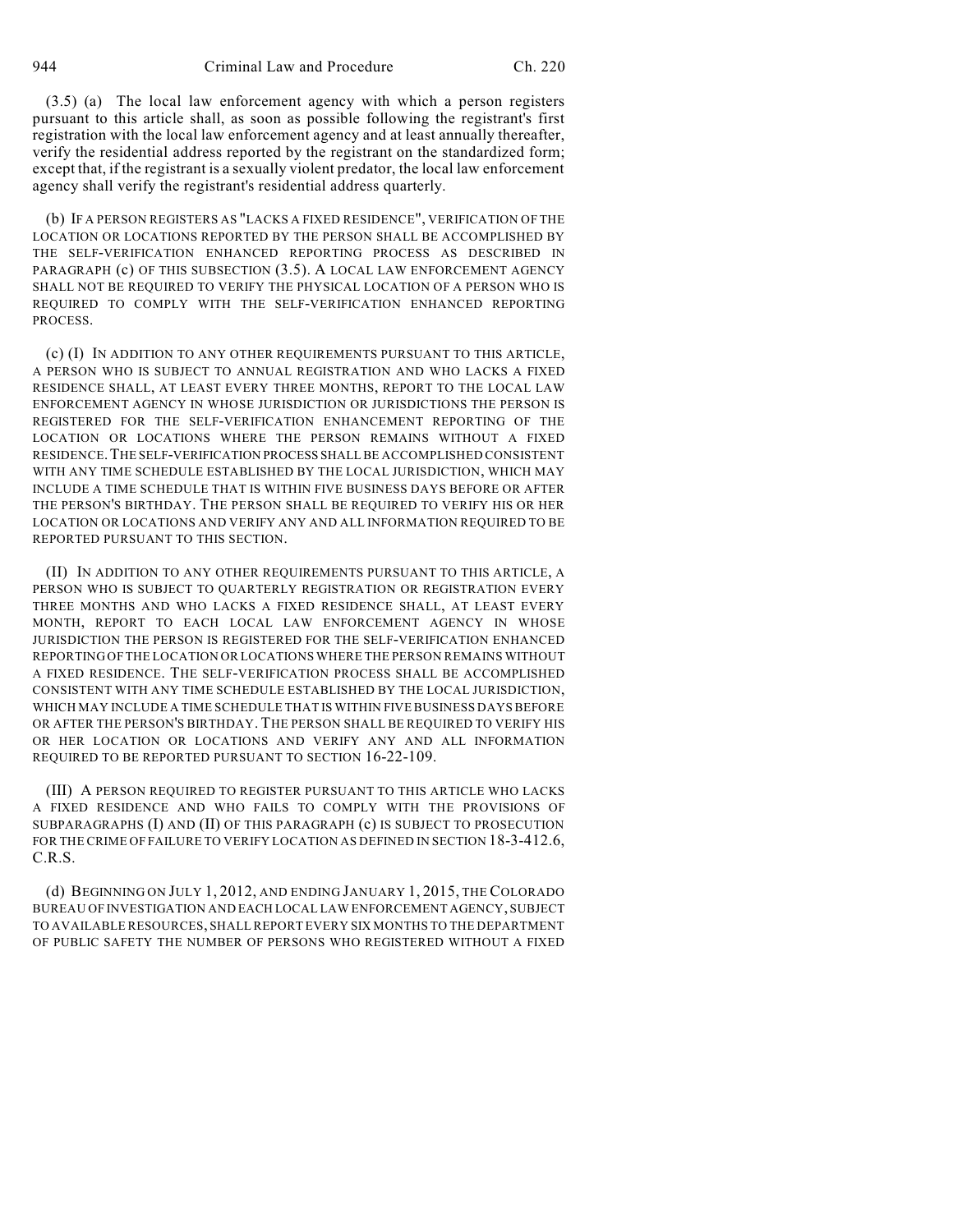RESIDENCE. THE DEPARTMENT MAY REQUIRE ADDITIONAL INFORMATION TO BE REPORTED. BY MARCH 31, 2015, THE DEPARTMENT SHALL ASSESS THE EFFECTIVENESS OF THE REGISTRATION FOR OFFENDERS WHO LACK A FIXED RESIDENCE.

**SECTION 6.** In Colorado Revised Statutes, **add** 18-3-412.6 as follows:

**18-3-412.6. Failure to verify location as a sex offender.** (1) A PERSON WHO IS REQUIRED TO REGISTER PURSUANT TO ARTICLE 22 OF TITLE 16, C.R.S., AND WHO LACKS A FIXED RESIDENCE, AS DEFINED IN THAT ARTICLE, AND WHO FAILS TO COMPLY WITH THE PROVISIONS OF SECTION  $16-22-109(3.5)(c)(I)$  OR  $16-22-109(3.5)$ (c) (II), C.R.S., COMMITS THE OFFENSE OF FAILURE TO VERIFY LOCATION AS A SEX OFFENDER.

(2) (a) IN A PROSECUTION FOR A VIOLATION OF THIS SECTION, IT IS AN AFFIRMATIVE DEFENSE THAT:

(I) UNCONTROLLABLE CIRCUMSTANCES PREVENTED THE PERSON FROM COMPLYING; AND

(II) THE PERSON DID NOT CONTRIBUTE TO THE CREATION OF THE CIRCUMSTANCES IN RECKLESS DISREGARD OF THE REQUIREMENT TO COMPLY; AND

(III) THE PERSON COMPLIED AS SOON AS THE CIRCUMSTANCES CEASED TO EXIST.

(b) IN ORDER TO ASSERT THE AFFIRMATIVE DEFENSE PURSUANT TO THIS SUBSECTION (2), THE DEFENDANT SHALL PROVIDE NOTICE TO THE PROSECUTING ATTORNEY AS SOON AS PRACTICABLE, BUT NOT LATER THAN THIRTY DAYS PRIOR TO TRIAL, OF HIS OR HER NOTICE OF INTENT TO RELY UPON THE AFFIRMATIVE DEFENSE. THE NOTICE SHALL INCLUDE A DESCRIPTION OF THE UNCONTROLLABLE CIRCUMSTANCE OR CIRCUMSTANCES AND THE DATES THAT THE UNCONTROLLABLE CIRCUMSTANCES BEGAN AND CEASED TO EXIST IN ADDITION TO THE NAMES AND ADDRESSES OF ANY WITNESSES THE DEFENDANT PLANS TO CALL TO SUPPORT THE AFFIRMATIVE DEFENSE. THE PROSECUTING ATTORNEY SHALL ADVISE THE DEFENDANT OF THE NAMES AND ADDRESSES OF ANY ADDITIONAL WITNESSES WHO MAY BE CALLED TO REFUTE THE AFFIRMATIVE DEFENSE AS SOON AS PRACTICABLE AFTER THEIR NAMES BECOME KNOWN. UPON THE REQUEST OF THE PROSECUTION, THE COURT SHALL FIRST RULE AS A MATTER OF LAW WHETHER THE CLAIMED FACTS AND CIRCUMSTANCES WOULD, IF ESTABLISHED, CONSTITUTE SUFFICIENT EVIDENCE TO SUPPORT SUBMISSION TO THE JURY.

(3) FAILURE TO VERIFY LOCATION AS A SEX OFFENDER IS AN UNCLASSIFIED MISDEMEANOR PUNISHABLE BY A SENTENCE OF UP TO THIRTY DAYS IN THE COUNTY JAIL; EXCEPT THAT A THIRD OR SUBSEQUENT VIOLATION OF THIS SECTION IS AN UNCLASSIFIED MISDEMEANOR PUNISHABLE BY UP TO ONE YEAR IN THE COUNTY JAIL.

(4) FAILURE TO VERIFY LOCATION AS A SEX OFFENDER IS NOT A SEXUAL OFFENSE SUBJECT TO THE PROVISIONS OF SECTIONS 16-11.7-104 AND 16-11.7-105, C.R.S., AND, NOTWITHSTANDING ANY OTHER PROVISION OF LAW TO THE CONTRARY, OFFENDERS CONVICTED OF A VIOLATION OF THIS SECTION ARE NOT ELIGIBLE FOR PROBATION PURSUANT TO PART 2 OF ARTICLE 1.3 OF THIS TITLE.